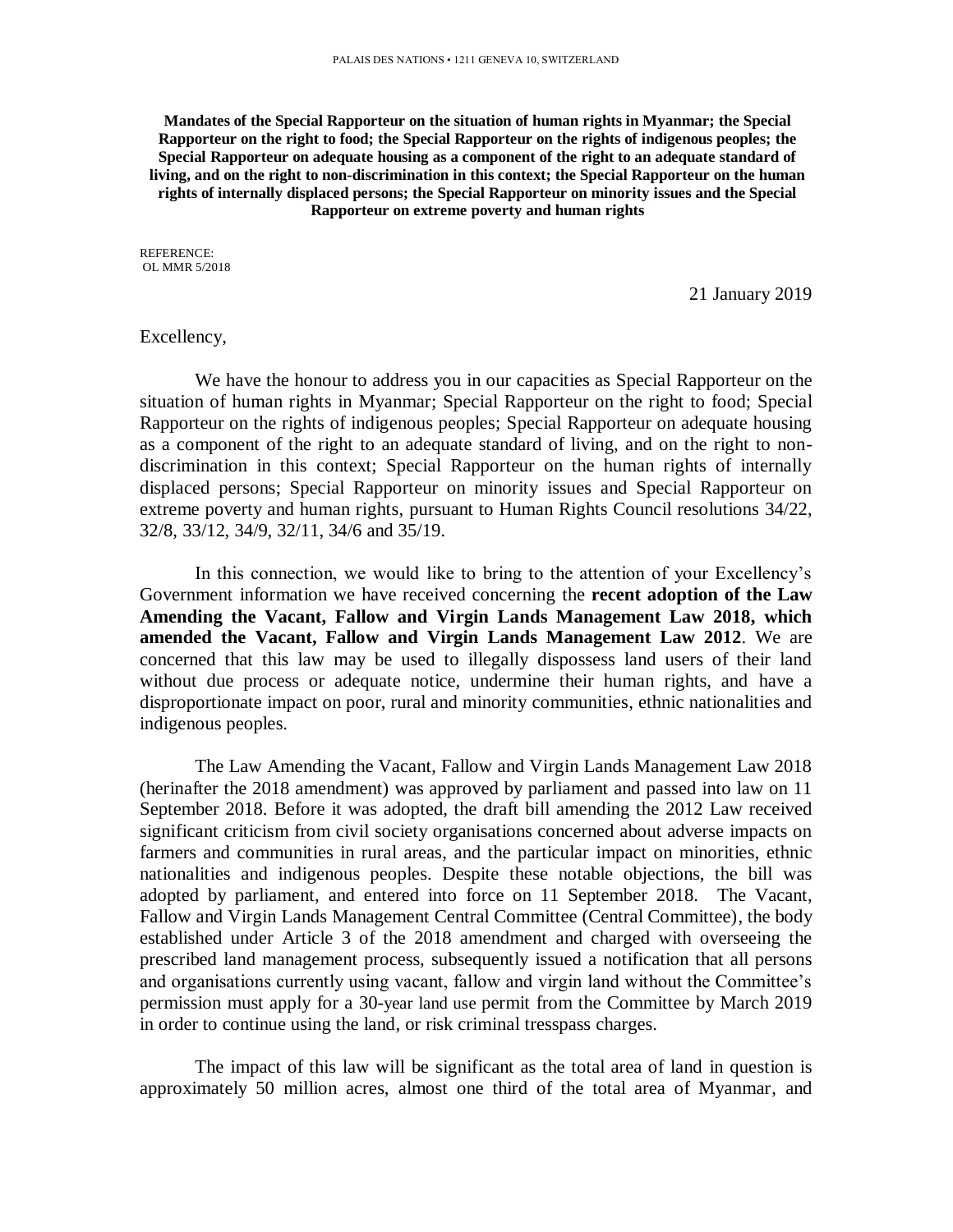concerns the livelihoods of millions of people. Furthermore, 82% of this land is reportedly located in areas of the country inhabited by national minorities, according to the Department of Agricultural Land Management and Statistics, and the law could have a disproportionate or discriminatory impact on these groups. We are concerned that the law could result in the dispossession of land without adequate notice or due process; loss of livelihoods and adequate food and housing; increased land conflicts and grievances insetad of peaceful resolution, and could infringe on the right to an adequate standard of living and drive people into poverty.

We are further concerned that the amended Law may violate several provisions of international human rights law, such as Article 25 of the Universal Declaration of Human Rights (UDHR) and Article 11 of the International Covenant of Economic, Social and Cultural Rights (ICESCR), which Myanmar ratified on 6 October 2017. We note that these rights include protection from forced eviction. We are particularly concerned given prior reports of land seizures in Myanmar without adequate notice or compensation, and arrests and prosecutions of land rights activists.

#### *Definitions*

According to section 2 of the Law, relevant terms are defined as follows:

(e) Vacant or Fallow Land means land on which agriculture or livestock breeding business can be carried out and which was tenanted in the past and abandoned for various reasons and without any tenant cultivating it and land which is specifically reserved by the State.

(f) Virgin Land means wild land and wild forest land on which there are trees, bamboo plants or bushes growing or not, whether the geographic (surface) topography of the land is even or not and new land which has never been cultivated, not even once. The said expression shall include land with the status of forest reserve, grazing ground and fishery lakes and ponds lands where:

- this status of the land has been revoked/cancelled; and/or
- the land is not in use.

We are concerned that the definitions of vacant, fallow and virgin land are very broad and could include all land in Myanmar that has not been registered, or is subject to a permit or authorisation under another law. Moreover, we understand that the boundaries of vacant, fallow and virgin land are not clear and that people are not aware about whether their land is considered as such.

We would in this regard like to express our concern that key elements of the National Land Use Policy, in particular relating to customary land and the land use rights of ethnic nationalities will be negatively affected. We would like to draw your attention to the United Nations Declaration on the Rights of Indigenous Peoples (UNDRIP), article 26, which states that indigenous peoples have the right to 'the lands, territories and resources which they have traditionally owned, occupied or otherwise used or acquired'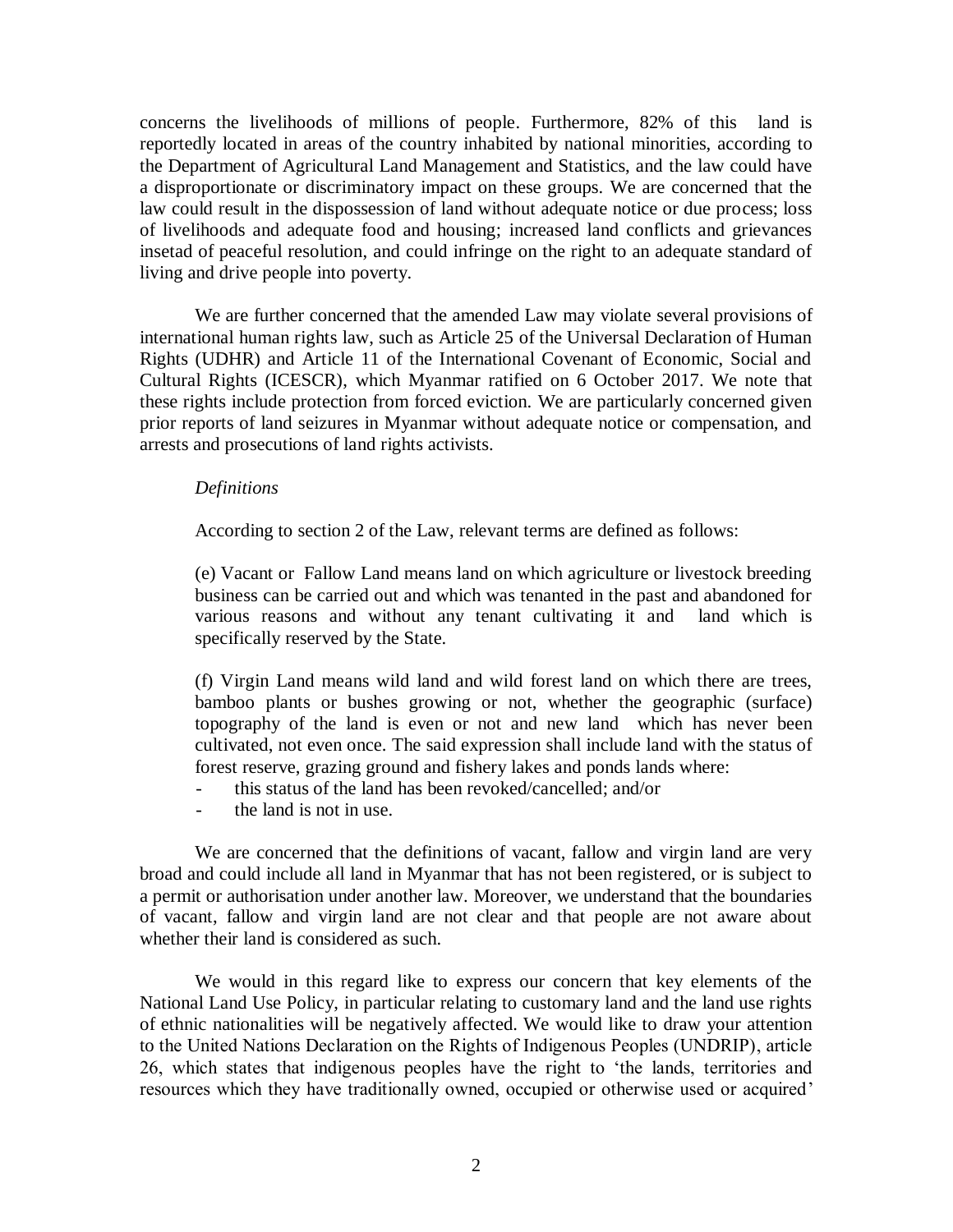and for legal recognition of those rights 'with due respect to the customs, traditions and land tenure systems of the indigenous peoples concerned.'

# *Exception for customary lands*

Section 30(a) provides that particular types of land are not covered by the Law:

30-a. Management of the following types of land shall not be governed by this  $law: -$ 

(a) The lands for which the right to use as hillside cultivation (*taungya* land) is granted under the existing law and rules,

(b) Customary lands designated under traditional culture of the local ethnic people.

(c) The lands currently used for religious, social, education, health and transportation purposes of the public and ethnic people.

We are concerned that while management of *taungya* land and customary land are ostensibly excluded from this law, these terms are not defined, making it difficult to know what land would fall within these exceptions. Furthermore, there is no procedure specified to determine which land is to be recognized as such. We are therefore concerned that the administrative and judicial bodies have broad discretion to determine whether land is customary or Taungya, which could result in arbitrary or unfair decisions.

We are further concerned that Rohingya lands would be excluded from these exceptions, as the Rohingya are not recognised as an ethnic group by the Government of Myanmar nor as citizens of the country.

It is of further concern that land used by internally displaced people or refugees outside the country will fall within the broad definitions of the Law. In particular, we note that land "which was tenanted in the past and abandoned for various reasons" is deemed vacant or fallow land. This could include large areas in Kachin, Shan and Rakhine States, which are particularly at risk of being aquired by the government, and potentially sold to third parties, as their owners or occupiers are not present to claim the land or apply for a permit under the Law. Displaced people and refugees have a right to return to their places of origin, and many are currently unable to do so as a result of ongoing conflict and instability in several regions of the country. Implementation of this Law could therefore dispossess more than a million people from their land, most of whom likely belong to minority communities, who are unable to return to their places of origin to apply for the necessary permit. This might even undermine the peace process in Myanmar, where recognition of customary land and return to places of origin has been a priority called for by ethnic nationality leaders.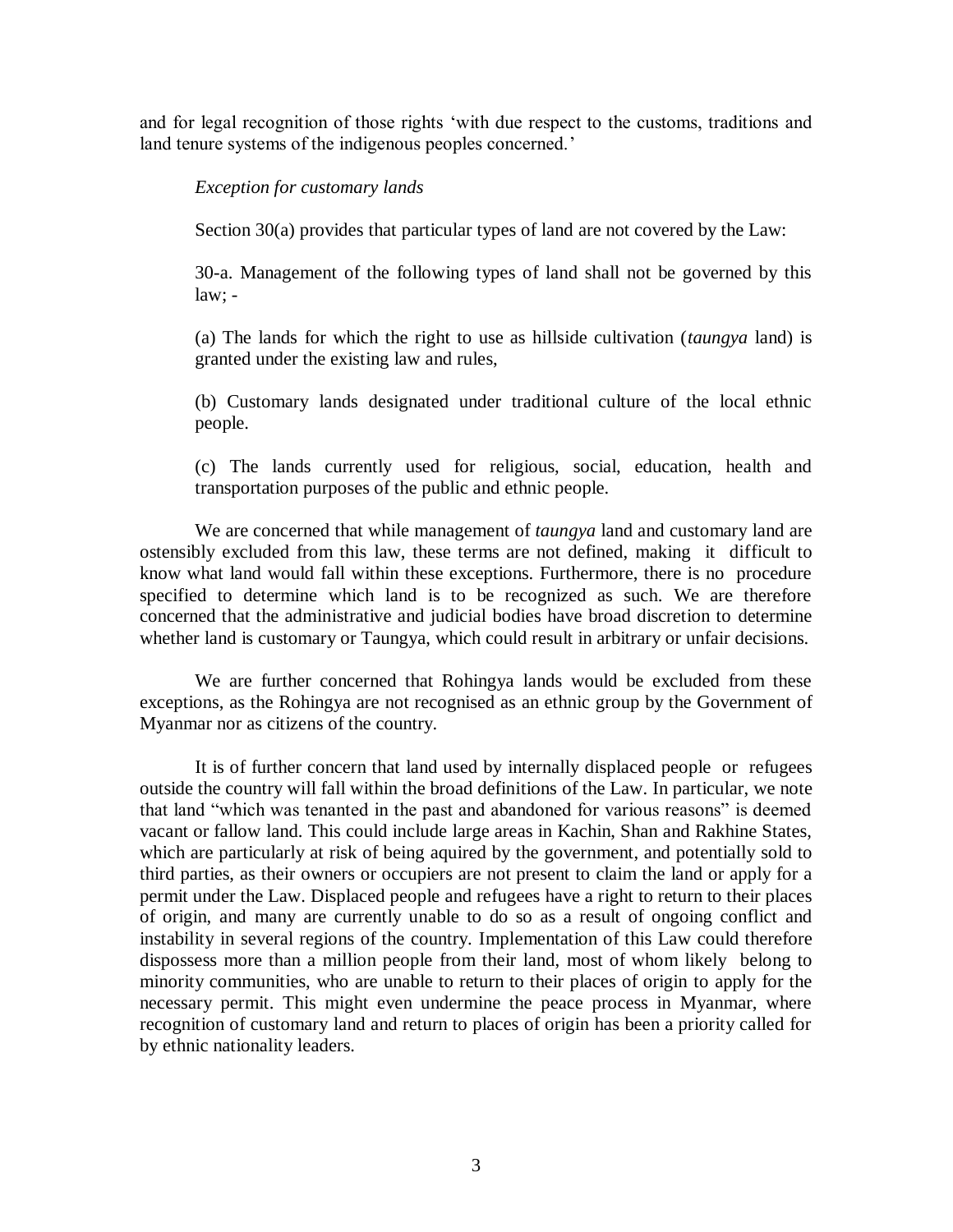In particular, we are concerned that this law has the potential to disproprionately impact the Rohingya in northern Rakhine State, almost a million of whom, have sought refuge in Bangladesh as a result of the 2016 and 2017 "clearance operations". Because they are unlikely to return to their land in Myanmar by the deadline, as well as reported efforts by the Government to bulldoze and develop Rohingya lands in the aftermath of the clearance operations, there is a high likelihood that the Law will lead to large-scale appropriation of Rohingya land by the State.

## *Permit to utilize vacant, fallow and virgin land*

Section 22 of the Law requires anapplication to the Central Committee for a permit to use vacant, virgin and fallow land.

Section 22(b) provides that a person or organization occupying and utilizing the vacant, fallow and virgin lands without a permit from the Central Committee for the Management of Vacant, Fallow and Virgin Lands shall;

(1) apply for the permit to utilize the vacant, fallow and virgin lands at the Central Committee or relevant management committees by submitting complete detailed information including the area of the vacant, fallow and virgin lands that have been utilized, within six months from the day when the Law Amending the Vacant, Fallow and Virgin Lands Management Law (2018) was enacted.

(2) acknowledge that the vacant, fallow and virgin lands that have been utilized shall be resumed or they shall be evicted from the land in line with regulatory procedures in the case of failure to apply for the permit to utilize in line with the sub-section (b)(1) or such application is rejected.

(3) acknowledge that they shall be subject to penalties under this law in the case of continuing to occupy and utilize the vacant, fallow and virgin lands without applying for the right to utilize in line with the sub-section  $(b)(1)$  or by defying the order to vacate the vacant, fallow and virgin lands issued by the Central Committee or relevant management committee with the reason the permission should not be granted.

Section 22(b)(1) of the Law requires those occupying or using such land to apply for a permit within six months of the enactment of the Law, with a deadline of March 2019. Neither "occupy" nor "use" are defined and have very broad ordinary meanings. In the absence of such definitions, the provision may require all people who use, occupy, farm or live on customary or communal land to apply for a permit.

The provision requires applicants to provide "detailed information" about the land in question, but does not specify how to satisfy the requirement or the type of information required. Applicants will likely be people living in rural areas or in poverty, for whom it may be difficult to obtain detailed information such as mapping or surveys of the land.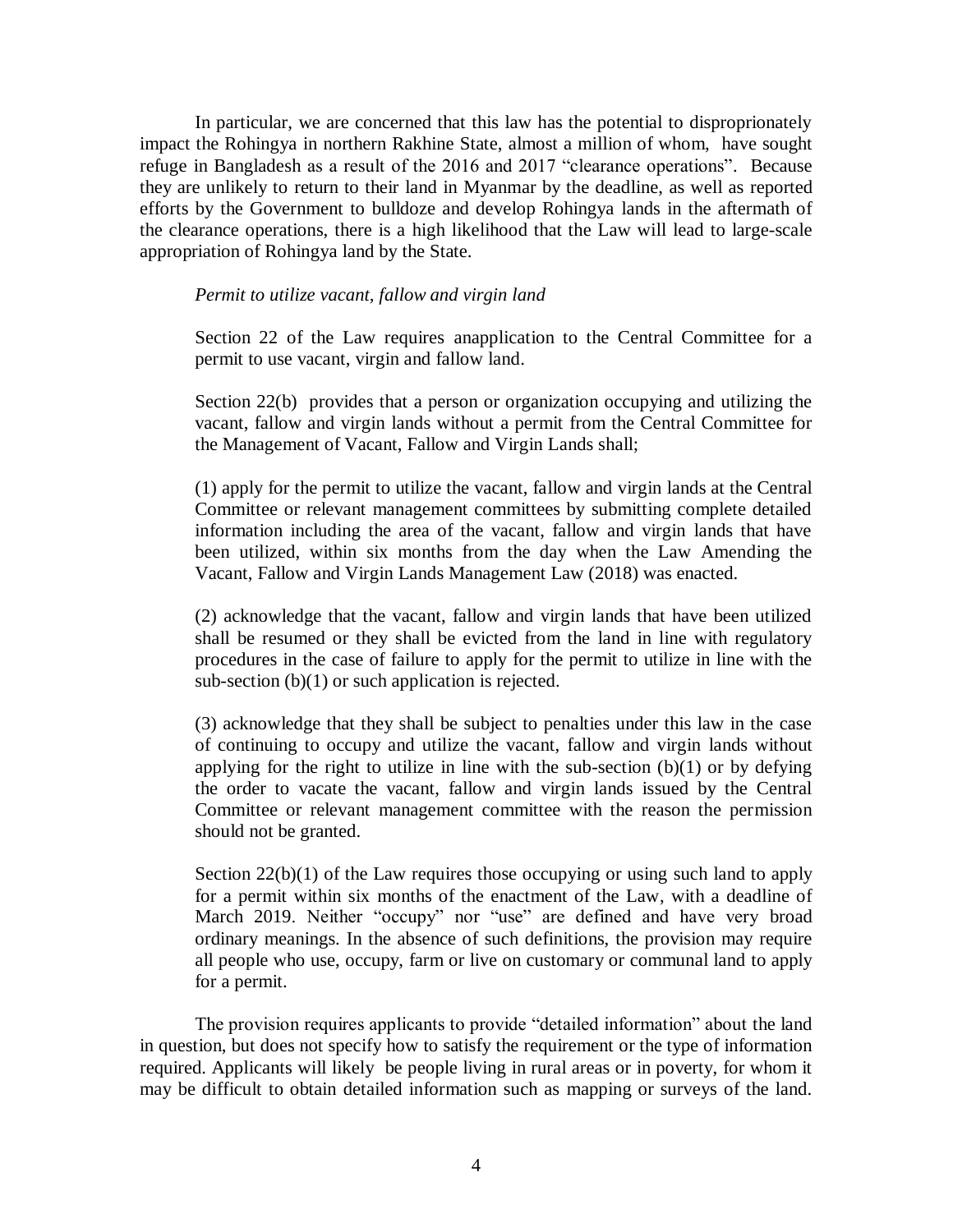The requirement may therefore place an undue burden on those occupying or using the land, or discriminate against those unable to supply the required information or access land administration services.

Given the short six-month deadline, we are also very concerned that many people will not receive adequate notice of the Law's requirements or will be unable to fulfil the requirements within the allotted time period. This could disproportionately affect ethnic minorities, indigenous peoples, people in rural areas, or those living in poverty, who may not have a strong command of the Burmese language, have limited access to information or other services, or may not have the resources to provide the required information.

Section 22(b)(2) of the Law states that occupiers or users of land who fail to apply for a permit under the Law, will be evicted from the land or the land will be acquired. This could make a large number of people landless and homeless, especially minorities, cut them off from their livelihoods, and push them into poverty. It would run contrary to the prohibition on forced evictions under international law, which includes "the permanent or temporary removal against their will of individuals, families and/or communities from the homes and/or land which they occupy, without the provision of, and access to, appropriate forms of legal or other protection." Any lawful eviction must be nondiscriminatory, provide for legal remedies or procedures and compensation, and strictly comply with human rights law, including requirements of genuine consultations with those affected, appropriate procedural and due process protections, adequate and reasonable notice and information, legal aid where possible, and protection against homelessness.

Again, this might have a disproportionate impact on different minorities, ethnic nationalities and indigenous peoples. According to the UN Declaration on the Rights of Indigenous Peoples article 10, indigenous peoples 'shall not be forcibly removed from their lands or territories. No relocation shall take place without the free, prior and informed consent of the indigenous peoples concerned and after agreement on just and fair compensation and, where possible, with the option of return.'

Section 22(b)(2) of the Law also states that evictions or appropriation of the lands will take place if a permit application is rejected. There is no criteria or information provided about the basis on which the Central Committee will accept or reject applications for permits, and we are concerned that this could result in arbitrary or discriminatory decisions.

### *Penalties*

Section 22(b)(3) states that people and organisations who occupy and use land covered by the law without applying for a permit, or those who do not vacate the land when ordered to, are subject to a penalty. This could result in a large number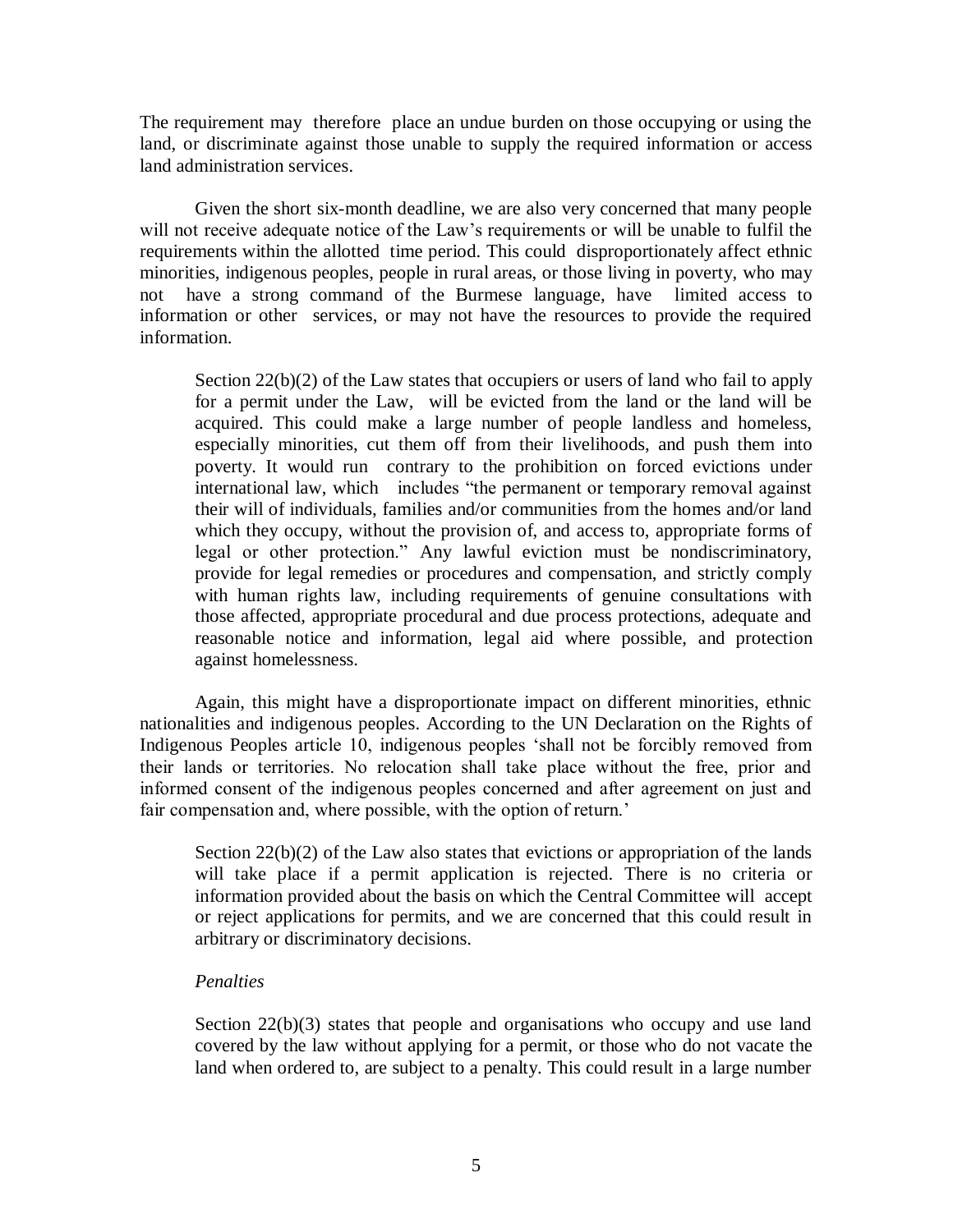of people, including families and children, being unfairly and inappropriately penalised, given the aforementioned concerns.

Section 27 of the Law provides for various penalties in relation to occupying, living or using vacant, fallow or virgin land:

27. Any person, if convicted of committing any of the following acts shall be punished with a jail term not exceeding two years or a fine not exceeding five hundred thousand kyats or both;

(a) Occupying and living or allowing occupying and living, working or allowing working on the vacant, fallow and virgin lands without proper permits as defined under this law.

(b) Occupying and working on the vacant, fallow and virgin lands without approval from the person having the right to cultivate or use the vacant, fallow and virgin lands under this law or their legitimate representative.

27A. Any person who is convicted of violating sub-section (b) clause (3) of section 22 by utilizing the vacant, fallow and virgin lands without permission of the central committee shall be punished with a jail term not exceeding two years or a fine not exceeding five hundred thousand kyats or both.

The effect of sections 27 and 27A is that occupying, living or utilising land without a permit is a criminal offence, punishable by up to two years in prison or a fine of 500,000 kyats. We are concerned that such penalties would be highly disproportionate, could negatively affect a large number of people, and could provide a gateway to arbitrary mass detention.

The terms "occupying", "living" and "utilizing" are extremely broad and undefined in the 2018 Law. As outlined above, a large number of people who use land according to customary or communal practices or who are unable to obtain a permit under section 22(b) could be considered tresspassers on their own land by March 2019. The offence specifically includes people who live on vacant, fallow and virgin land, meaning that entire families, including children, could be convicted of criminal offences.

### *Exception for customary lands*

Section 30(a) provides that particular types of land are not covered by the Law:

30-a. Management of the following types of land shall not be governed by this law; -

(a) The lands for which the right to use as hillside cultivation (Taungya land) is granted under the existing law and rules,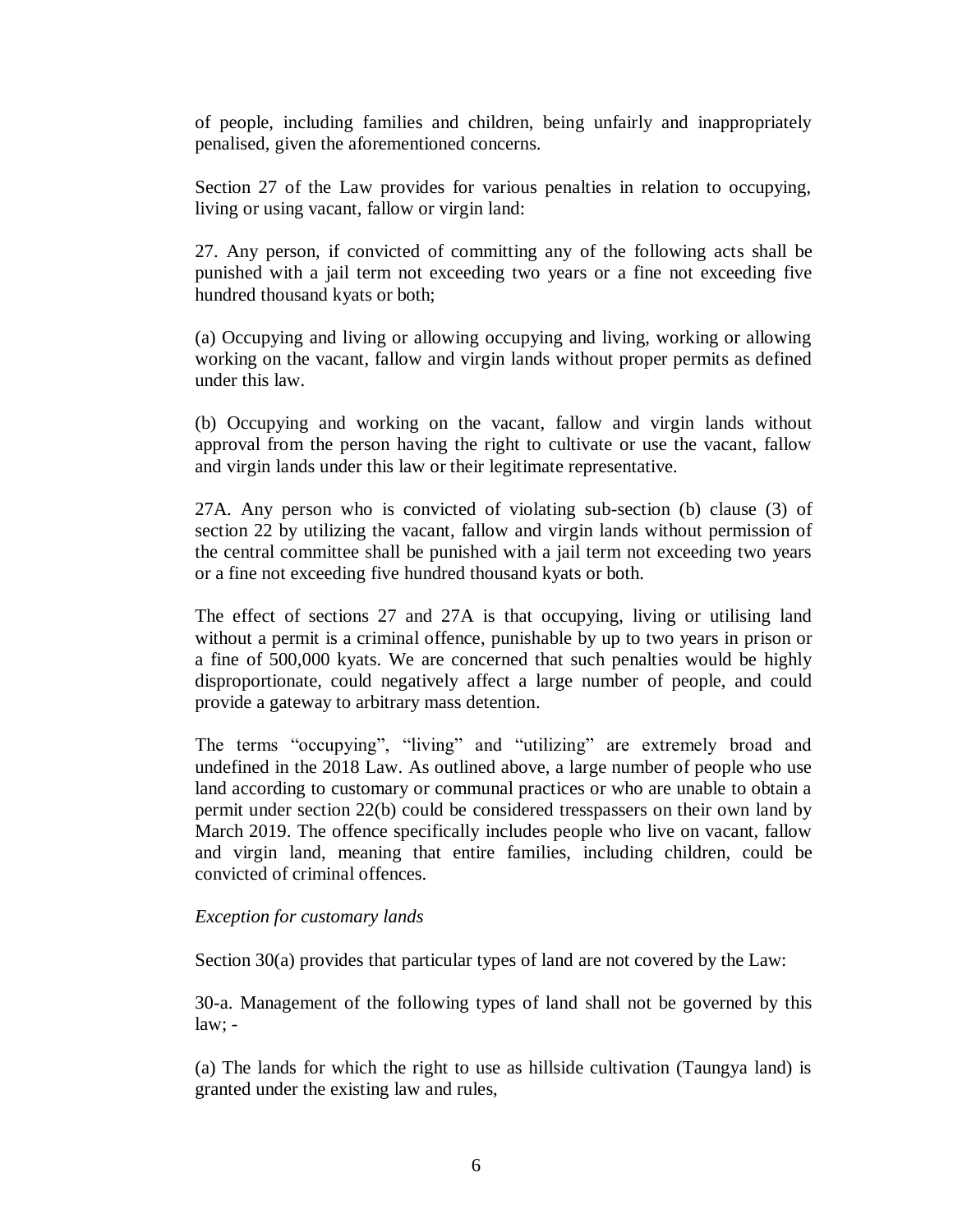(b) Customary lands designated under traditional culture of the local ethnic people.

(c) The lands currently used for religious, social, education, health and transportation purposes of the public and ethnic people.

We are concerned that while management of Taungya land and customary land are ostensibly excluded from this law, these terms are not defined, making it difficult to know what land would fall within these exceptions. Furthermore, there is no procedure specified to determine which land is to be recognized as such. We are therefore concerned that the administrative and judicial bodies have broad discretion to determine whether land is customary or Taungya, which could result in arbitrary or unfair decisions.

We are further concerned that Rohingya lands would be excluded from these exceptions, as the Rohingya are not recognised as an ethnic group by the Government of Myanmar.

As it is our responsibility, under the mandates we are appointed to by the Human Rights Council, to seek to clarify all cases brought to our attention, we would therefore be grateful for your observations on the following matters:

- 1. Please explain how the 2018 amendments made to the 2012 Vacant, Fallow and Virgin Lands Management Law are in line with Myanmar's obligations under international human rights law, notably the ICESCR, including with respect to the rights to an adequate standard of living, food, work, housing, indigenous peoples' rights to their lands, territories and resources, and prohibitions on discrimination and unlawful forced evictions.
- 2. Please provide information about steps the government has taken to ensure those living in affected areas have received adequate notice of the Law and information about how to comply with it's requirements.
- 3. Please provide information about the basis upon which the Vacant, Fallow and Virgin Lands Management Central Committee will adjudicate decisions on applications for permits.
- 4. Please provide information about the status of the land following the expiration of the 30 year permits provided for under the 2018 law, including with regard to ownership, occupation, and use.
- 5. What safeguards the government put in place to prevent forced evictions or homelessness? Please provide information about any such safeguards.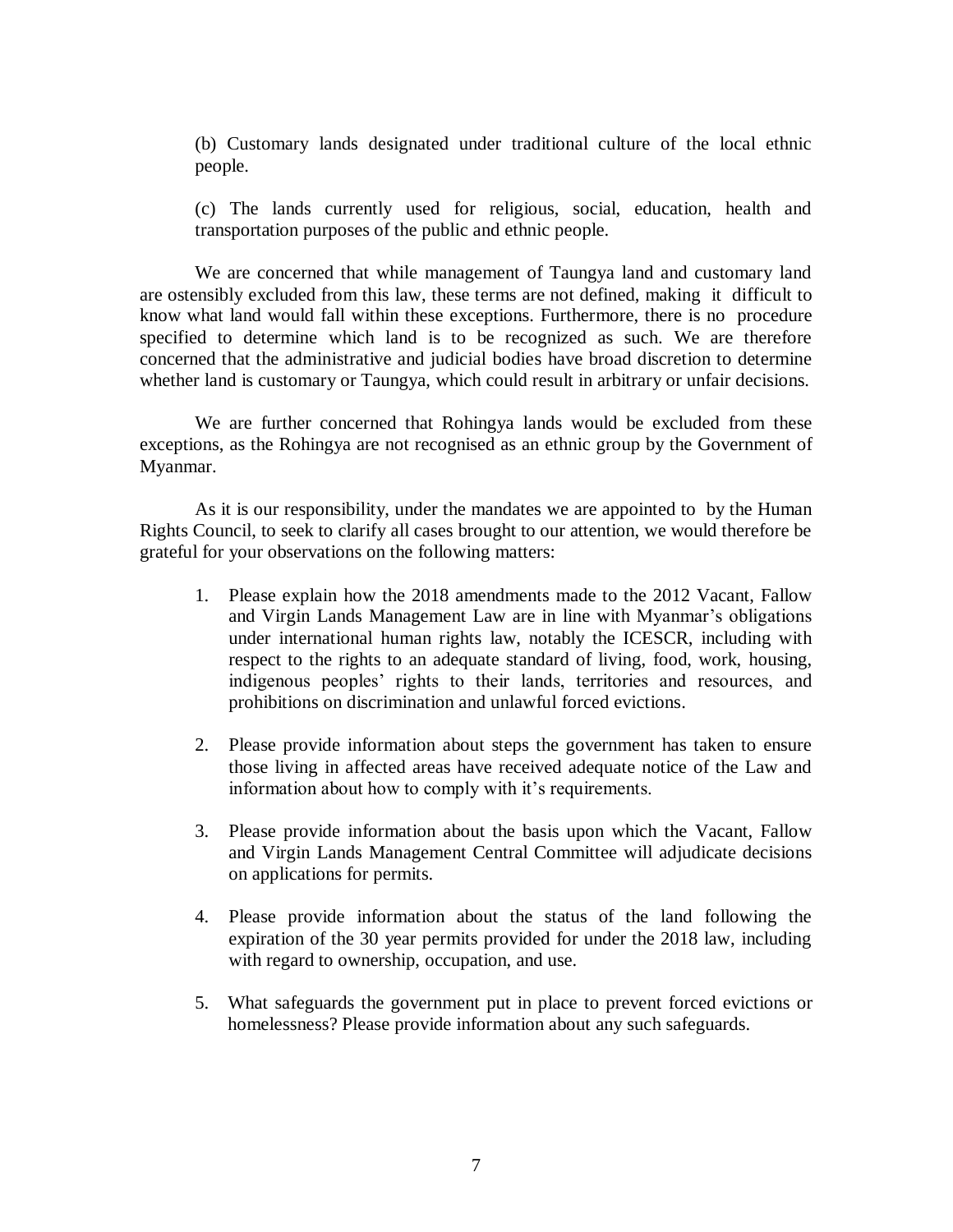- 6. Please provide information about how the livelihoods of people affected by the Law will be protected, in particular those belonging to minorities, ethnic nationalities and indigenous peoples.
- 7. How will land belonging to or previously occupied by internally displaced people or refugees be protected from aquisition?
- 8. How does the Law fit with the National Land Use Policy and existing land laws, in particular related to the recognition of customary law and the land use rights of ethnic nationalities and indigenous peoples?
- 9. As the Law concerns areas of land that are in conflict affected areas, please provide information about how the Law fits with requirements under the Nationwide Ceasefire Agreement.
- 10. Please provide information about what process will be put in place in relation to implementation of the Law after the March 2019 deadline has passed, including ensuring that all affected peoples' rights are protected.
- 11. Please indicate what legal procedures and remedies are available including access to legal aid for people affected by the Law.
- 12. Please provide any additional information and/or comment(s) you may have on the above-mentioned allegations.

This communication, as a comment on pending or recently adopted legislation, regulations or policies, and any response received from your Excellency's Government will be made public via the communications reporting [website](https://spcommreports.ohchr.org/) within 48 hours. They will also subsequently be made available in the usual report to be presented to the Human Rights Council.

While awaiting a reply, we urge that all necessary interim measures be taken to halt the alleged violations and prevent their re-occurrence and in the event that the investigations support or suggest the allegations to be correct, to ensure the accountability of any person(s) responsible for the alleged violations.

Please accept, Excellency, the assurances of our highest consideration.

Yanghee Lee Special Rapporteur on the situation of human rights in Myanmar

# Hilal Elver Special Rapporteur on the right to food